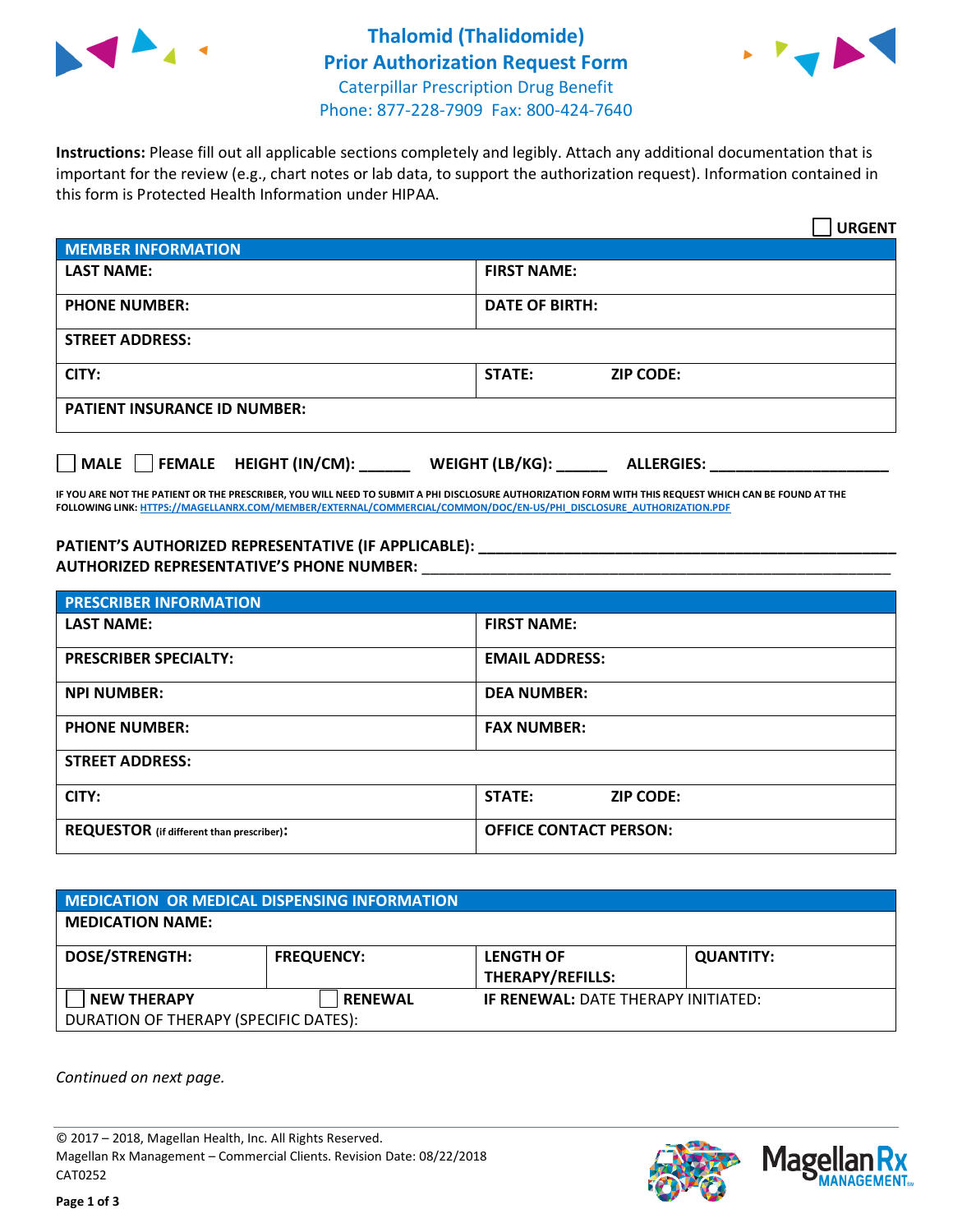



**Mage** 

**IAGEMENT** 

| <b>MEMBER'S LAST NAME:</b> NAME                                                                                                                                                                                                                                                                                                                                                                                                                                                                                                                  | <b>MEMBER'S FIRST NAME:</b>                                                                     |                                                       |  |  |
|--------------------------------------------------------------------------------------------------------------------------------------------------------------------------------------------------------------------------------------------------------------------------------------------------------------------------------------------------------------------------------------------------------------------------------------------------------------------------------------------------------------------------------------------------|-------------------------------------------------------------------------------------------------|-------------------------------------------------------|--|--|
|                                                                                                                                                                                                                                                                                                                                                                                                                                                                                                                                                  | 1. HAS THE PATIENT TRIED ANY OTHER MEDICATIONS FOR THIS CONDITION?                              | <b>NO</b><br>YES (if yes, complete below)             |  |  |
| <b>MEDICATION/THERAPY (SPECIFY</b><br>DRUG NAME AND DOSAGE):                                                                                                                                                                                                                                                                                                                                                                                                                                                                                     | <b>DURATION OF THERAPY (SPECIFY</b><br>DATES):                                                  | <b>RESPONSE/REASON FOR</b><br><b>FAILURE/ALLERGY:</b> |  |  |
|                                                                                                                                                                                                                                                                                                                                                                                                                                                                                                                                                  |                                                                                                 |                                                       |  |  |
| <b>2. LIST DIAGNOSES:</b><br>□ Cutaneous lupus<br>□ Erythema nodosum leprosum (ENL)<br>□ Gastrointestinal vascular malformation (Gastrointestinal angiodysplasia, Osler-<br>Weber-Rendu syndrome)<br>□ Multiple myeloma/plasmacytoma<br>□ Myelofibrosis<br>□ Other diagnosis:<br>$ICD-10$                                                                                                                                                                                                                                                        |                                                                                                 | <b>ICD-10:</b>                                        |  |  |
| <b>PRIOR AUTHORIZATION.</b>                                                                                                                                                                                                                                                                                                                                                                                                                                                                                                                      | 3. REQUIRED CLINICAL INFORMATION: PLEASE PROVIDE ALL RELEVANT CLINICAL INFORMATION TO SUPPORT A |                                                       |  |  |
| For all diagnoses, answer the following:<br>Is the prescriber enrolled in the Thalomid REMS program? $\Box$ Yes $\Box$ No<br>For cutaneous lupus, also answer the following:<br>Is the prescriber a dermatologist? $\square$ Yes $\square$ No<br>Has the patient had a previous trial with an antimalarial medication such as hydroxychloroquine, chloroquine, or<br>quinacrine?* □ Yes □ No<br>*Please provide documentation.<br>For gastrointestinal vascular malformation (Gastrointestinal angiodysplasia, Osler-Weber-Rendu syndrome), also |                                                                                                 |                                                       |  |  |
| answer the following:<br>Does the patient have vascular malformations confirmed by endoscopic examination?* $\Box$ Yes $\Box$ No<br>*Please provide documentation.                                                                                                                                                                                                                                                                                                                                                                               |                                                                                                 |                                                       |  |  |
| Does the patient have recurrent or refractory bleeding due to vascular malformation(s)? $\square$ Yes $\square$ No                                                                                                                                                                                                                                                                                                                                                                                                                               |                                                                                                 |                                                       |  |  |
| <b>Reauthorization:</b><br>If this is a reauthorization request, answer the following question:<br>Does patient have chart notes documenting a positive clinical response over the past 12 months?* $\Box$ Yes $\Box$ No<br>*Please submit chart notes documenting a positive clinical response.                                                                                                                                                                                                                                                 |                                                                                                 |                                                       |  |  |
| For multiple myeloma/plasmacytoma, also answer the following:<br><b>Select Thalomid's use below:</b><br>$\Box$ Induction therapy<br>□ Maintenance therapy                                                                                                                                                                                                                                                                                                                                                                                        |                                                                                                 |                                                       |  |  |
| If being used for induction therapy, will Thalomid be used in combination with dexamethasone? $\Box$ Yes $\Box$ No<br>Does the patient have an absolute neutrophil count (ANC) of at least 1,000 cells/mm3? $\Box$ Yes $\Box$ No<br>© 2017 - 2018, Magellan Health, Inc. All Rights Reserved.                                                                                                                                                                                                                                                    |                                                                                                 |                                                       |  |  |

Magellan Rx Management – Commercial Clients. Revision Date: 08/22/2018 CAT0252